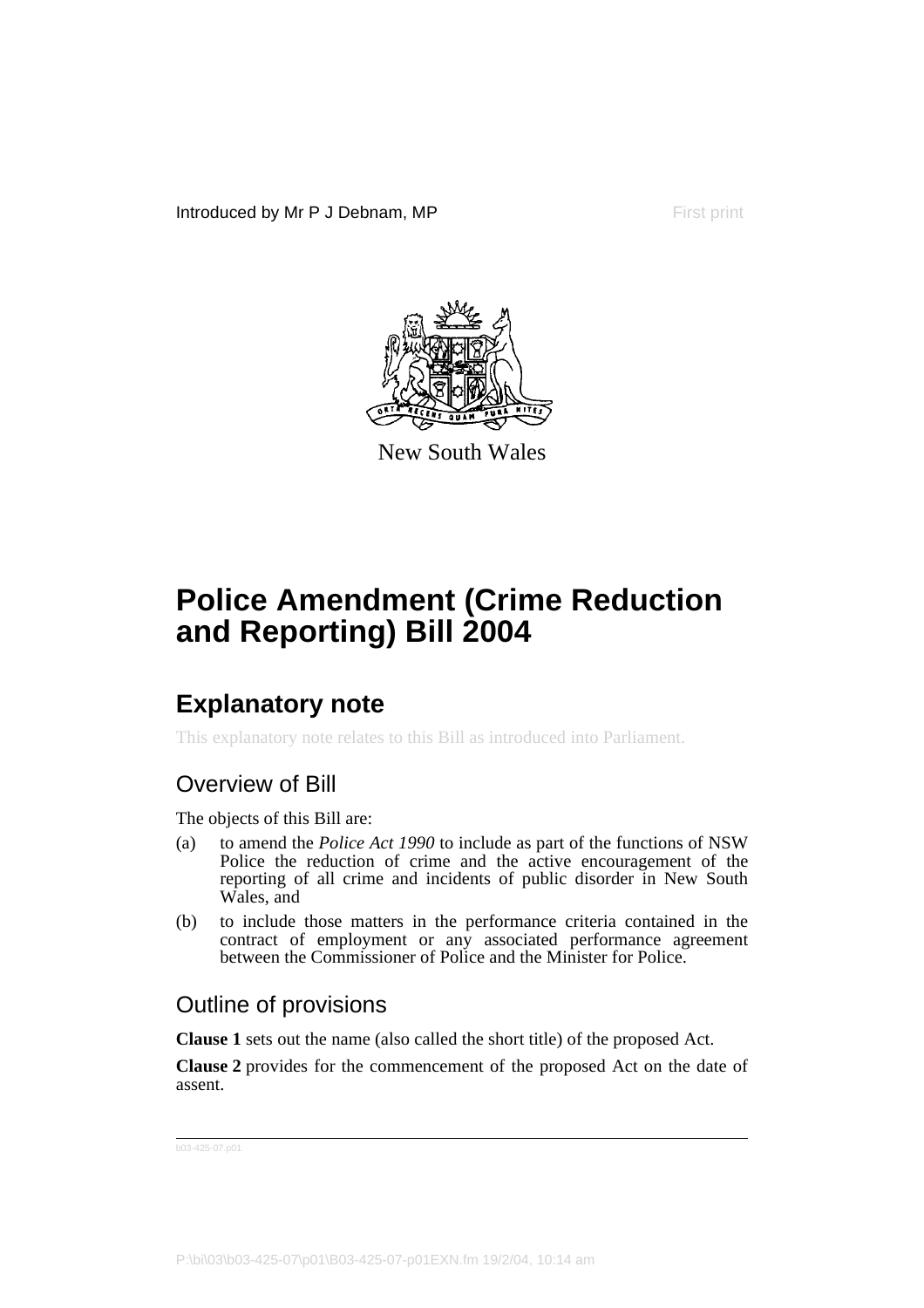Police Amendment (Crime Reduction and Reporting) Bill 2004

Explanatory note

**Clause 3** is a formal provision that gives effect to the amendments to the *Police Act 1990* set out in Schedule 1.

#### **Schedule 1 Amendments**

**Schedule 1 [1] and [2]** include as part of the police services to be provided by NSW Police the reduction of crime and the active encouragement of the reporting of all crime and incidents of public disorder in New South Wales. The effect of this is to make these matters part of NSW Police functions.

**Schedule 1 [3]** requires the performance criteria contained in the Commissioner of Police's employment contract, or any associated performance agreement, to include the reduction of crime and the active encouragement of the reporting of all crime and incidents of public disorder in New South Wales.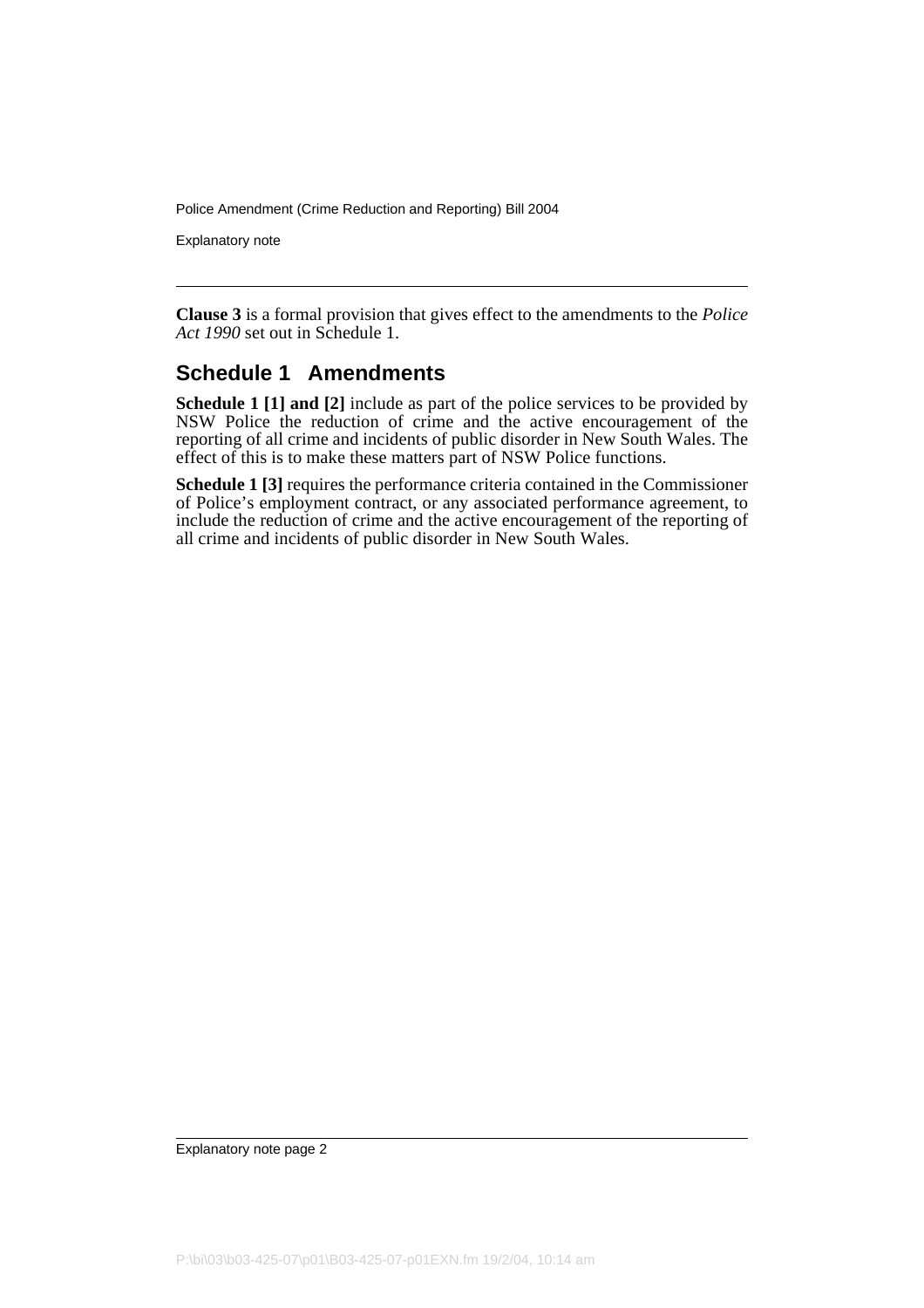Introduced by Mr P J Debnam, MP First print



New South Wales

## **Police Amendment (Crime Reduction and Reporting) Bill 2004**

### **Contents**

|   |                                    | Page |
|---|------------------------------------|------|
|   | Name of Act                        |      |
|   | 2 Commencement                     |      |
| 3 | Amendment of Police Act 1990 No 47 |      |
|   | Schedule 1 Amendments              | 3    |

b03-425-07.p01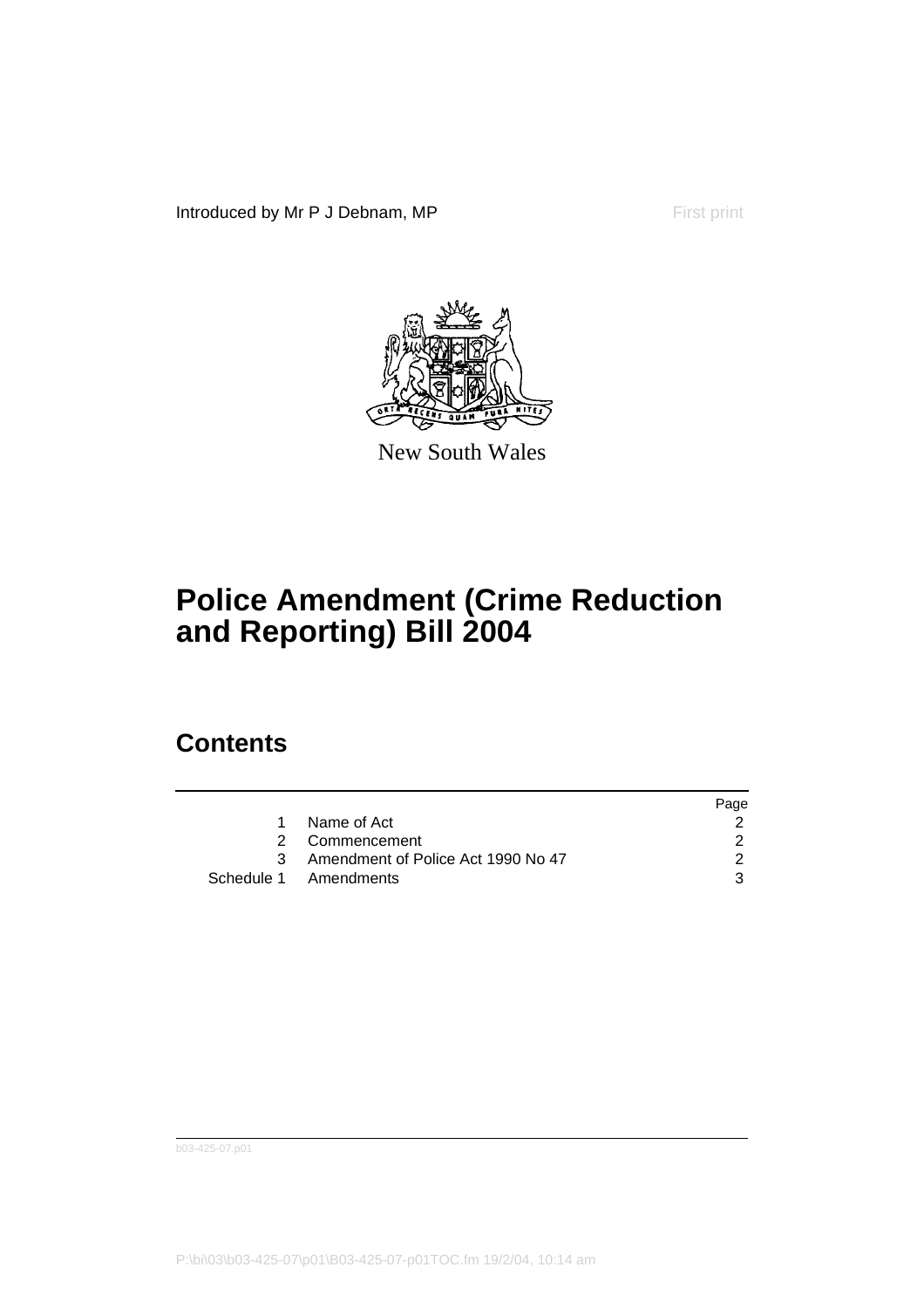#### Police Amendment (Crime Reduction and Reporting) Bill 2004

**Contents** 

Page

Contents page 2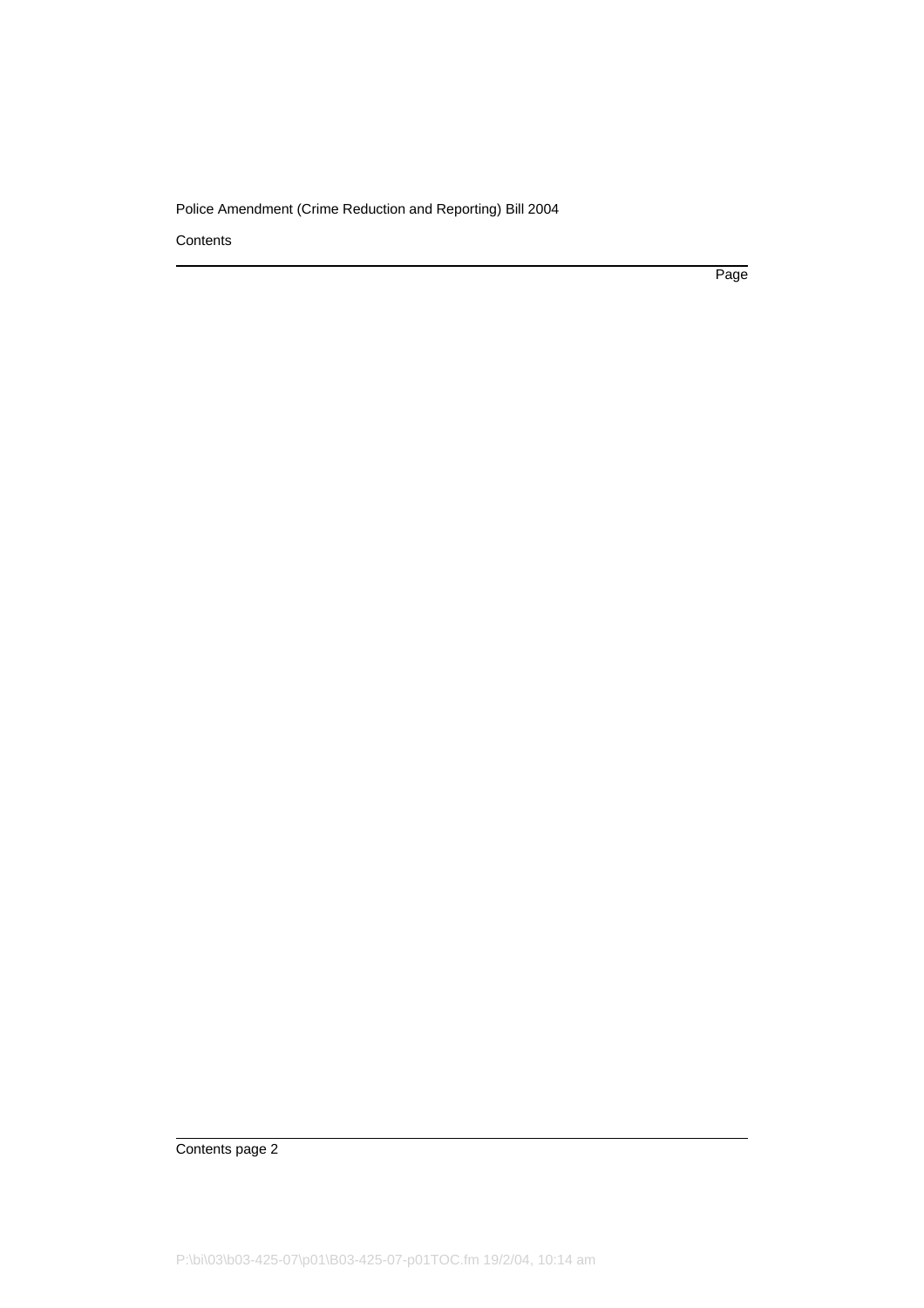

New South Wales

# **Police Amendment (Crime Reduction and Reporting) Bill 2004**

No , 2004

#### **A Bill for**

An Act to amend the *Police Act 1990* to include the reduction of crime, and the active encouragement of the reporting of all crime and incidents of public disorder in New South Wales, in the functions of NSW Police and in the performance requirements for the Commissioner of Police.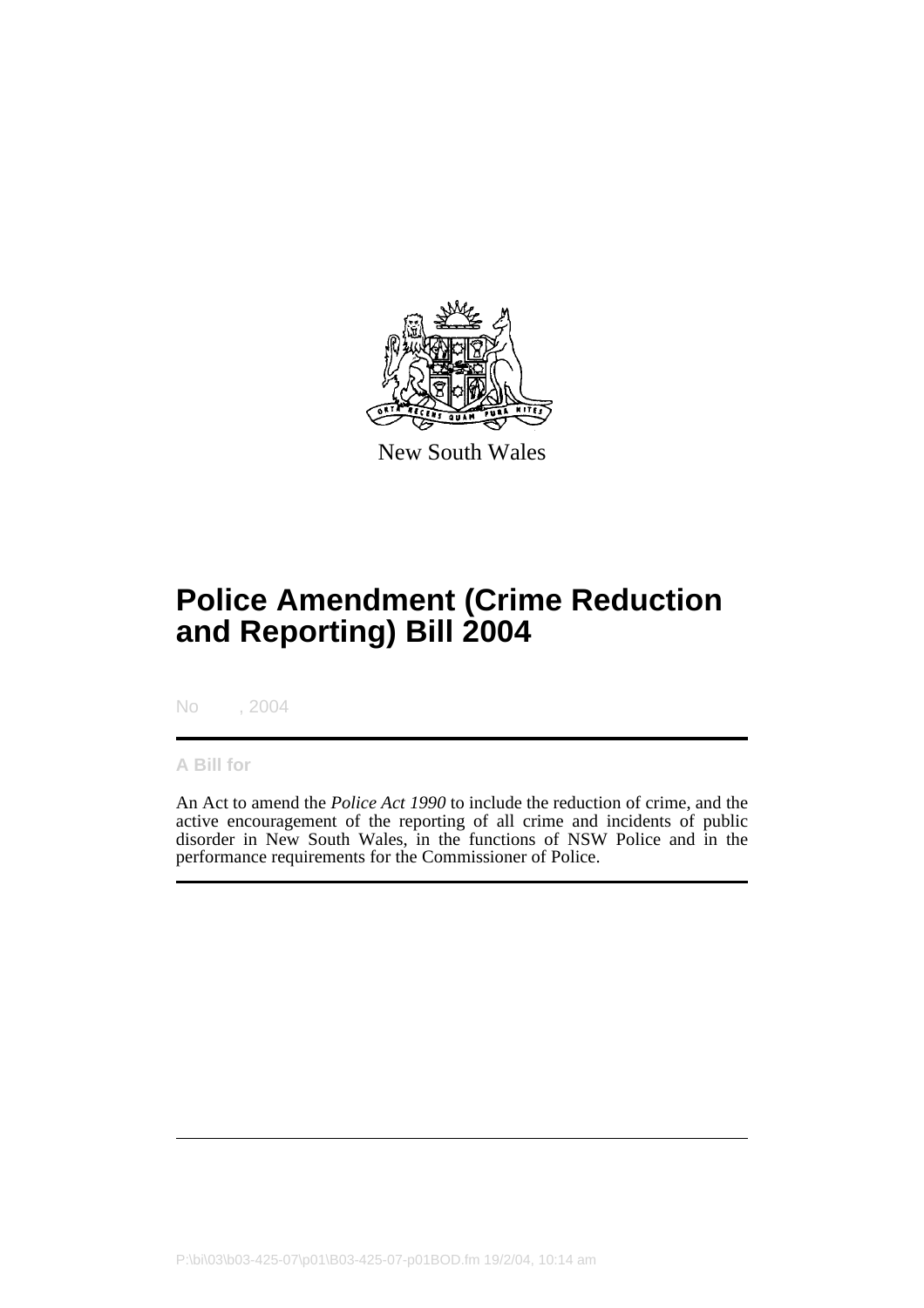<span id="page-5-2"></span><span id="page-5-1"></span><span id="page-5-0"></span>

|   | The Legislature of New South Wales enacts:                                              | 1                   |
|---|-----------------------------------------------------------------------------------------|---------------------|
|   | Name of Act                                                                             | 2                   |
|   | This Act is the <i>Police Amendment (Crime Reduction and Reporting)</i><br>Act $2004$ . | 3<br>$\overline{a}$ |
|   | <b>Commencement</b>                                                                     | 5                   |
|   | This Act commences on the date of assent to this Act.                                   | 6                   |
| 3 | Amendment of Police Act 1990 No 47                                                      | $\overline{7}$      |
|   | The <i>Police Act 1990</i> is amended as set out in Schedule 1.                         | 8                   |